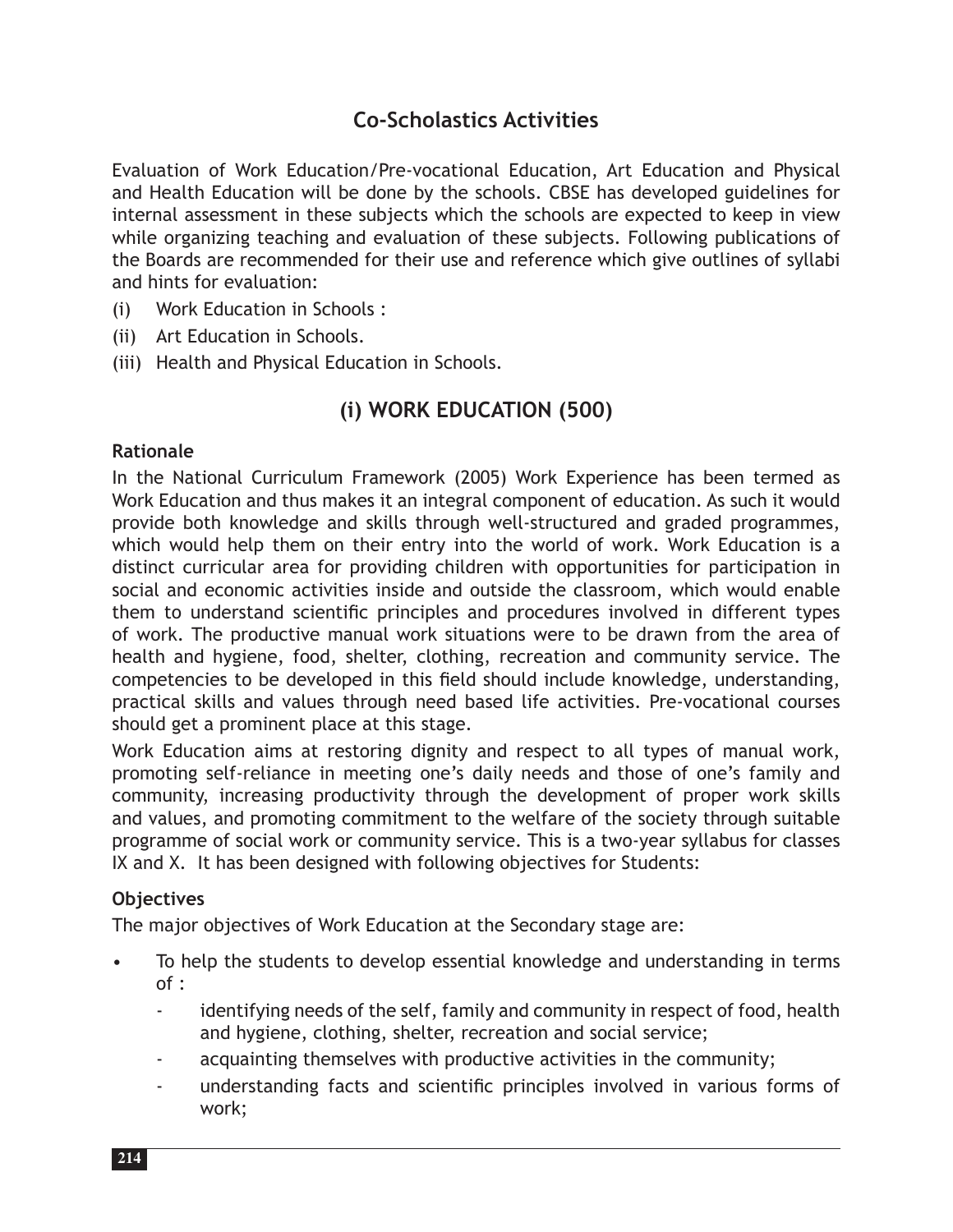- knowing the sources of raw materials and understand the use of tools and equipment in the production of goods and services; understanding the utility of productive work and services to the community;
- understanding the needs of a technologically advancing society in terms of productive processes and skills;
- understanding the processes of planning and organization of productive work;
- conceptualizing their role in productive situations;
- developing abilities for self-evaluation of performance and for entrepreneurship.
- To help the students to develop skills:
	- for the selection, procurement, arrangement and use of tools and materials for different forms of productive work;
	- to observe, and participate in work practice;
	- for the application of problem-solving methods in productive work and social service situations;
	- for greater productive efficiency;
	- to enhance their working competence sufficiently so as to enable them to earn while they learn;
	- to use their creative faculties for devising innovative methods and materials.
- To help the students to develop proper attitude and values in terms of:
	- respect for manual work and regard for manual workers;
	- socially desirable values such as self-reliance, helpfulness, cooperativeness, teamwork, perseverance, tolerance, etc.
	- proper work ethics such as regularity, punctuality, honesty, dedication, discipline, etc.
	- self-esteem through achievement in productive work and services;
	- a deeper concern for the environment and a sense of belonging, responsibility and commitment for the society;
	- strive for excellence.

## **Course Content**

The content of Work Education comprises of three categories, i.e.,

- A. **Self-help Activities:** A programme for the satisfaction of day-to day needs of the students and their families.
- B. **Community Out-reach Activities:** A programme for sensitization of the students towards their responsibility to satisfy the community needs.
- C. **Pre-vocational Skill Development Activities:** This is the most important programme as it is designed to prepare the students for the world of work. However, the actual selection of activities/projects/pre- vocational courses by school would depend upon the availability of natural, physical and human resources in the locality, the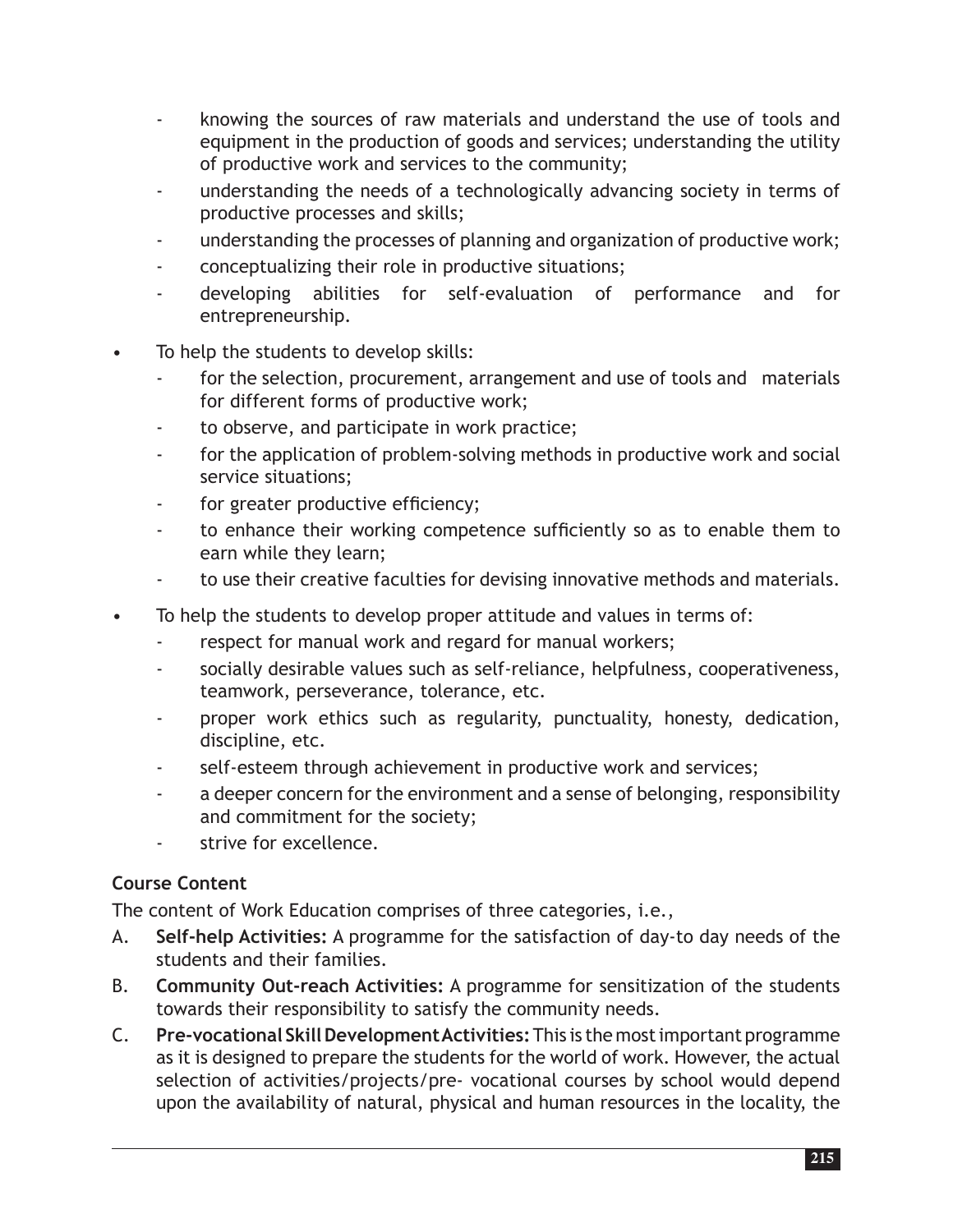socioeconomic background of the community and the needs and interests of the students.

Work education is a distinct curricular area for students for participation in social, economic and welfare activities. Student gets a sense of community service and develops self-reliance. Schools should promote Work Education Activities for holistic development of the student. These activities are to be graded on a 5-point grading scale (AtoE) and will have no descriptive indicators. No upscaling of grades will be done. The grading is to be done by the concerned teacher facilitating the activity.

**The total number of periods for performance of the work education activities should be approximately 120 periods for two years at the secondary stage.**

## **SECTION WISE WEIGHTAGE IN WORK EDUCATION (for One Academic Year)**

| <b>Section</b> |                                                | <b>Total Weightage</b> | <b>Total Periods</b> |
|----------------|------------------------------------------------|------------------------|----------------------|
| A              | Self-help Activities                           |                        |                      |
| B              | <b>Community Outreach Activities</b>           |                        | 20                   |
|                | Pre-vocational Skill Development<br>Activities |                        | 30                   |
|                | TOTAL                                          | 10 points $=$ A grade  | 60 periods           |

| Grade | <b>Grade point</b> |
|-------|--------------------|
|       | $9 - 10$           |
|       | 7-8                |
|       | $5 - 6$            |
|       | 4−4                |
|       |                    |

## **A. Self-help Activities**

Out of the list of activities given below for the Secondary School stage any three are to be completed in class IX and remaining three in class X.

- 1. First aid activities like counting of pulse, taking of temperature and bandaging of wounds after cleaning them.
- 2. Preparation of family budget and maintenance of daily household accounts.
- 3. To be able to know and procure transport facilities from one point to another using online resources or cooperation with local authorities such as Panchayat.
- 4. Understanding the basic traffic rules and helping traffic police in the regulation of traffic.
- 5. Helping school authorities in organizing exhibitions, picnics, tours and excursions, school functions, etc.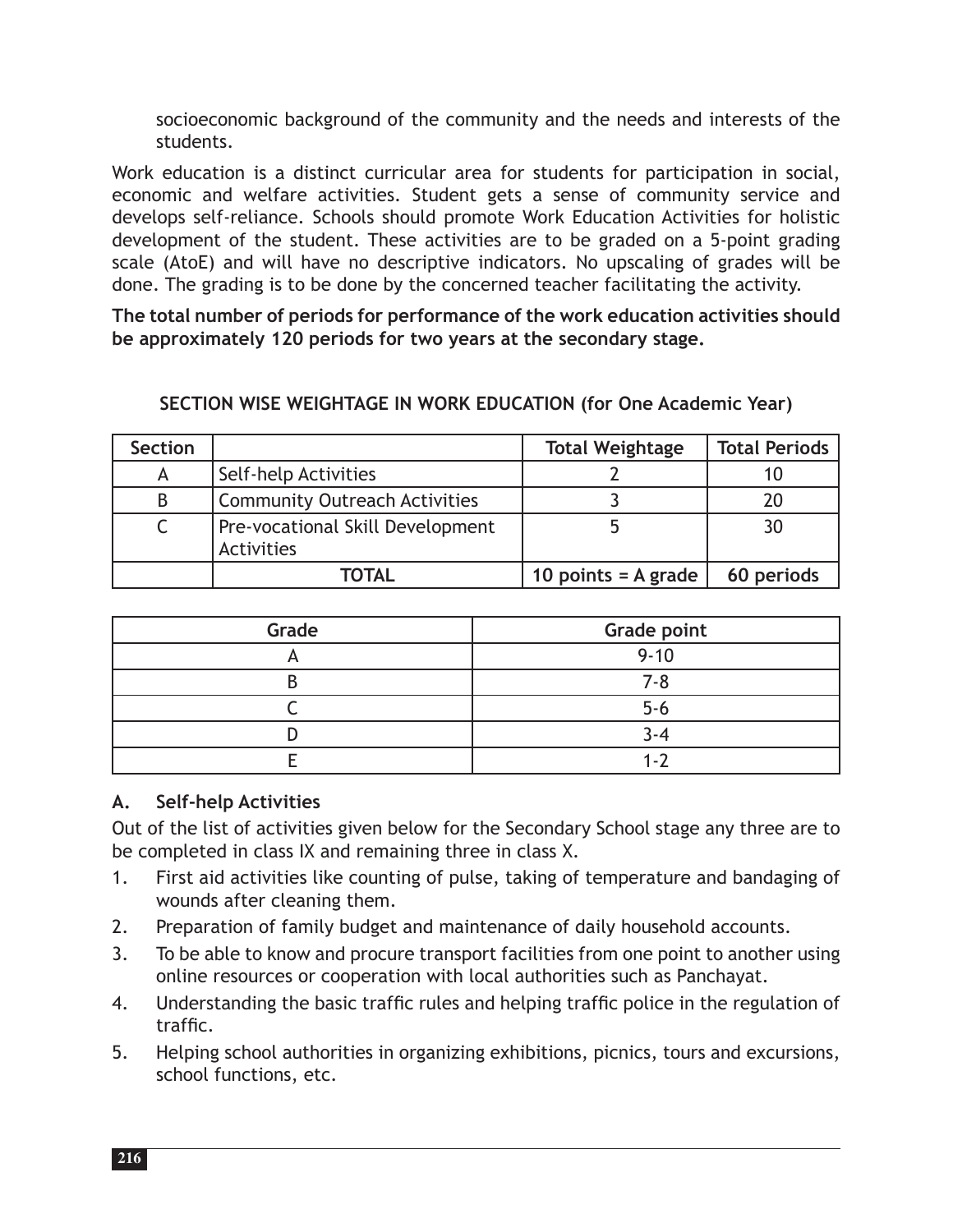6. Basic cooking activities.

**The total number of periods for performance of the Self-Help activities may be 20 periods for two years at the secondary stage**

## **B. Community Outreach Activities**

Out of the list of activities given below choose any two activities, one is to be completed in class IX and another in class X.

- 1. Studying the nutrition and health status of people in a village/city/slum/tribal area.
- 2. Helping in community health programmes for enhancing the nutrition, health and environmental status of the community through door-to-door contact programmes.
- 3. Volunteer work in hospitals and fairs, during natural disasters and accident, etc.
- 4. Activities related to sensitization towards needs of differently abled and elderly persons.
- 5. Activities related to sensitization towards weaker sections of society.
- 6. Participation in cleanliness drives in schools, community and neighborhood areas.
- 7. Participation in adult literacy programme.
- 8. Plantation and care of shady/fuel/ornamental/avenue trees.

**The total number of periods for performance of the Community-Outreach activities may be 40 periods for two years at the secondary stage**

## **C. Pre-vocational Skill Development Activities**

Work practice at this stage is to take the form of projects with sequential activities in respect of vocations in the production or service sectors. Intensive projects/prevocational courses in diverse need and occupational areas, to be pursued over a span of time ranging from a few months to the entire two-years duration of the Secondary stage, are clearly the answer for this requirement. Such projects/pre-vocational courses are intended to lead to intensive skill formation and proficiency in work which would be conducive to increased productivity and capacity on the part of students to engage in work which enables them to earn while they learn. This emphasis on intensive skill formation is meant to provide a pre-vocational base to the work education programme at this stage and also to serve as ground preparation for the world for those students who terminate their studies after Class X. For those who continue their education at the Senior School Stage, these pre-vocational courses will serve as preparation for vocational courses at the +2 stage.

**The total number of periods for performance of the Pre-vocational Skill Development activities may be 60 periods for two years at the secondary stage**

**Choose any two activities of the following: one is to be completed in class IX and another in class X.** 

## **Agriculture and Horticulture Skills**

1. Acquaintance with common fertilizers and pesticides and their application with appropriate equipment.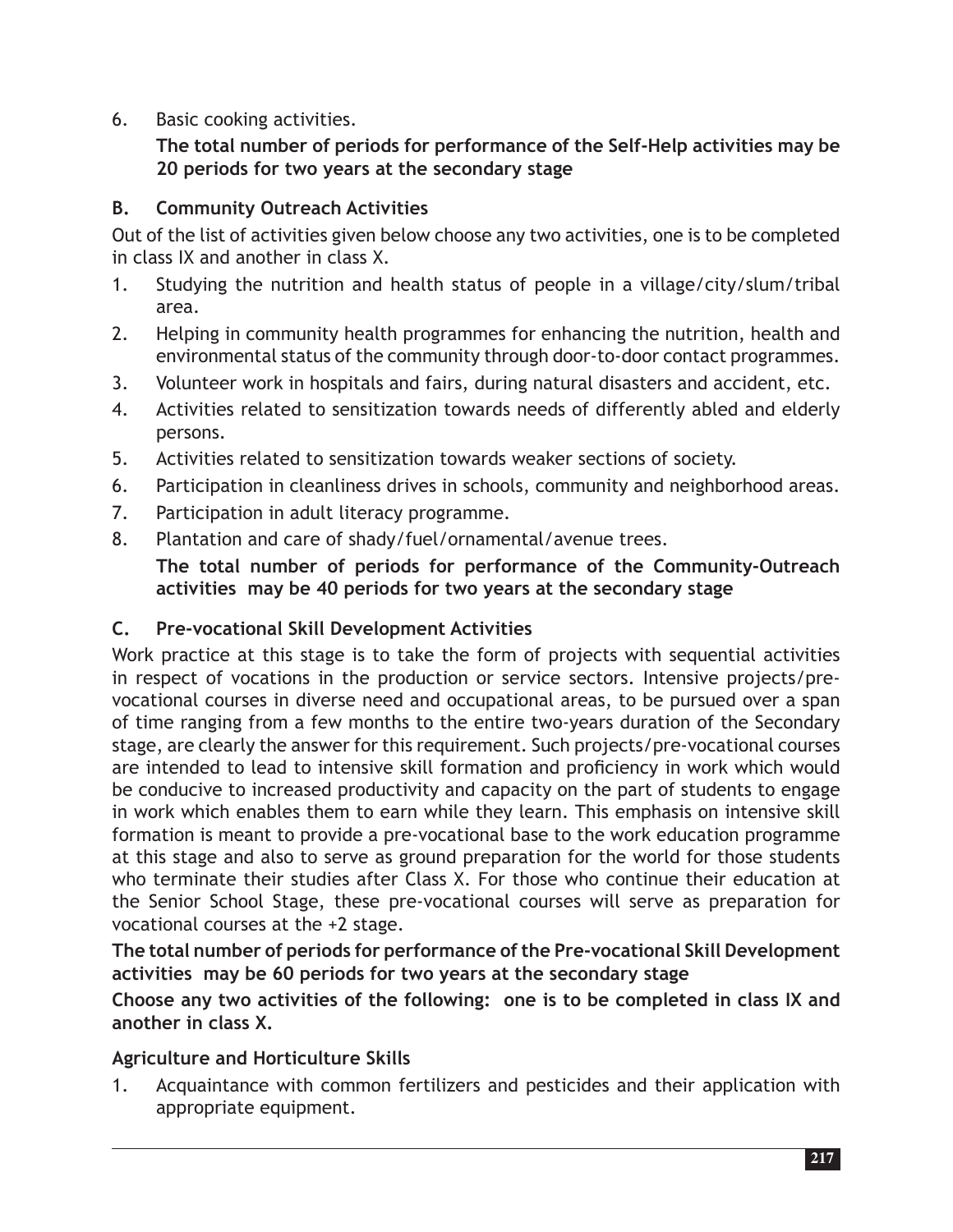- 2. Acquaintance with common pests and plant diseases and use of simple chemical and plant protection equipment.
- 3. Raising of flowers, vegetables, plants and their seedlings in nurseries.
- 4. Repair and maintenance of equipment for horticulture and agriculture.
- 5. Prefabrication of irrigation channels.
- 6. Development of plants by vegetative propagation budding, grafting, cutting, layering, etc.
- 7. Mushroom cultivation for consumption, preservation or sale.
- 8. Post-harvest technology and safe storage of food grains.
- 9. Making of bio fertilizers.
- 10. Plant protection against pest and diseases.
- 11. Soil testing and reclamation measures.
- 12. Maintenance of farm equipment and machines.

#### **Animal Husbandry Skills**

- 13. Milking of dairy animals and managing allied activities.
- 14. Handling farm animals for feeding, washing or general examination.
- 15. Raising poultry birds (1) for eggs, (2) for table purposes.
- 16. Bee-keeping, bottling and marketing of honey.
- 17. Silk worm rearing for sale or yarn-making.
- 18. Fish rearing in small ponds.

#### **Skills for Food Manufacture**

- 19. Making bakery and confectionery products.
- 20. Food preservation making of jam, jelly, tomato ketchup, pickles.
- 21. Projects relating to non-conventional sources of energy sun, wind, tides, biogas, etc.
- 22. Cookery skills.
- 23. Preparation of milk products.

#### **Skills for Textiles**

- 24. Tie-dyeing and screen printing as commercial ventures.
- 25. Garment making.
- 26. Mat and carpet weaving.
- 27. Hand embroidery.
- 28. Stitching and Tailoring.

#### **Other Skills**

29. Preparation of stationery items such as files, file boards, registers, writing pads, stamping ink, etc.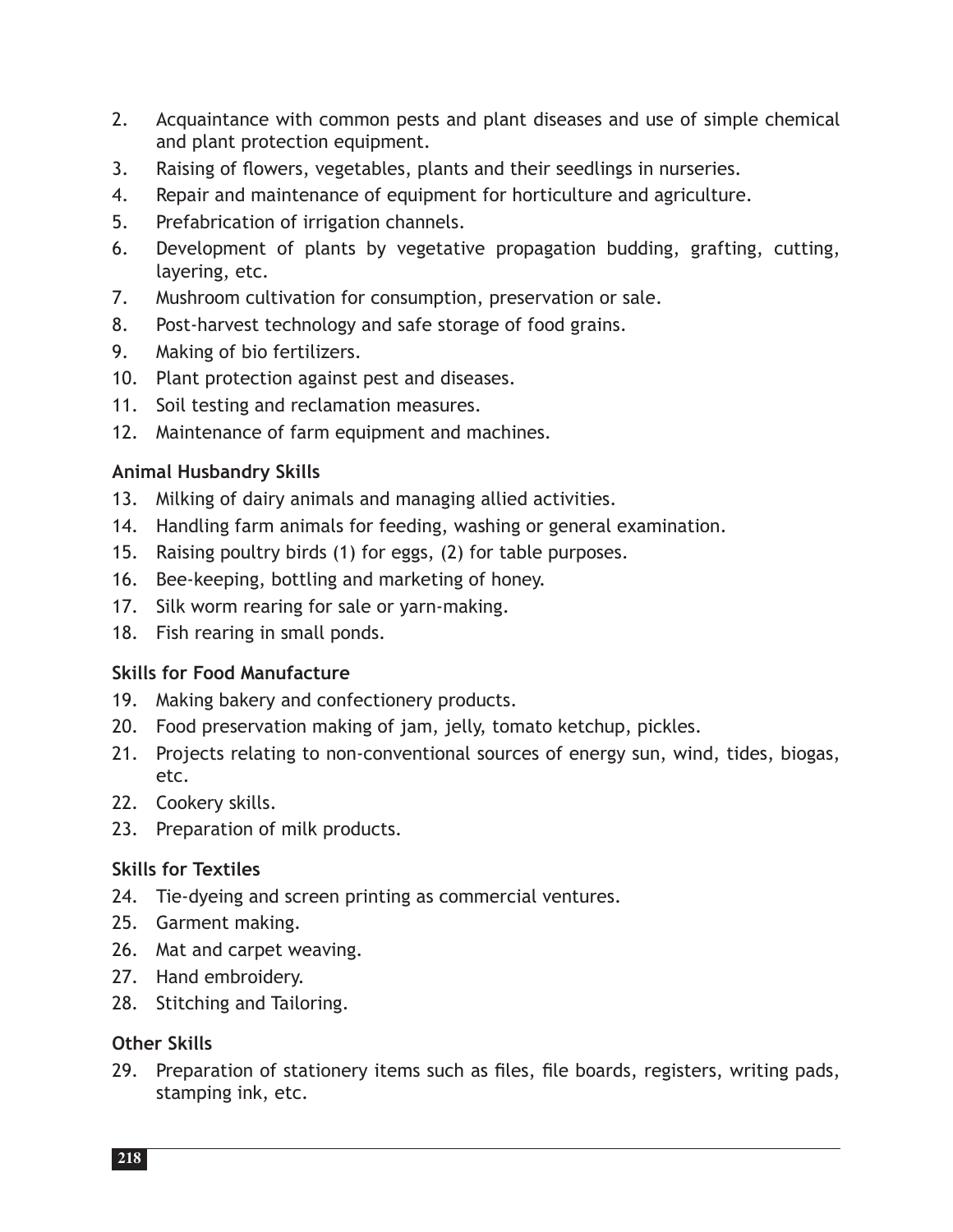- 30. Preparing paper out of waste paper
- 31. Repair and maintenance of domestic electrical gadgets.
- 32. Preparing electric extension boards for use in home/school or for sale. 33 Plumbing.
- 33. Preparation of decoration pieces of a more sophisticated nature out of plaster of paris.
- 34. Doll making.
- 35. Preparation of toys and other play materials for self and primary classes.
- 36. Typewriting with adequate proficiency.
- 37. Stenography.
- 38. Running a cooperative store.
- 39. Running a book bank.
- 40. Caning, carpentry and handling the job of as mason.
- 41. Cycle, motorcycle and scooter preparing.
- 42. Computer operation and maintenance
- 43. Photocopying
- 44. Screen-printing
- 45. Photography-commercial.
- 46. Making of assisting devices/material for persons with special needs

## **Suggested Outlines of Some of the Activities**

In order to enable the translation of the above activities and projects into concrete action and to ensure proper utilization of the allotted period as also optimum attainment of the intended objectives, some of the self-help and community out-reach activities have been specified further. Suitable tools and material are indicated for these activities. Tasks for the remaining activities/projects/pre-vocational courses can be worked out in similar manner.

## **Activity 1**

## **Studying the nutrition and health status of people in a village/city slum/tribal area.**

The nutrition and health status of the people reflects the present status and future prospects of a country. Enhancement of the nutrition and health status of the people is a first priority of the national planning for development. Study of the factors responsible for the present status of nutrition and health will lead to acquisition of facts on the basis of which proper planning for the enhancement of their status can be made.

- Adoption of a village/city slum/tribal area.
- Preliminary identification of nutritional and health problems of the community.
- Preparation of questionnaire/interview schedule to elicit background and information from family such as:
	- General information: head of the family, type of family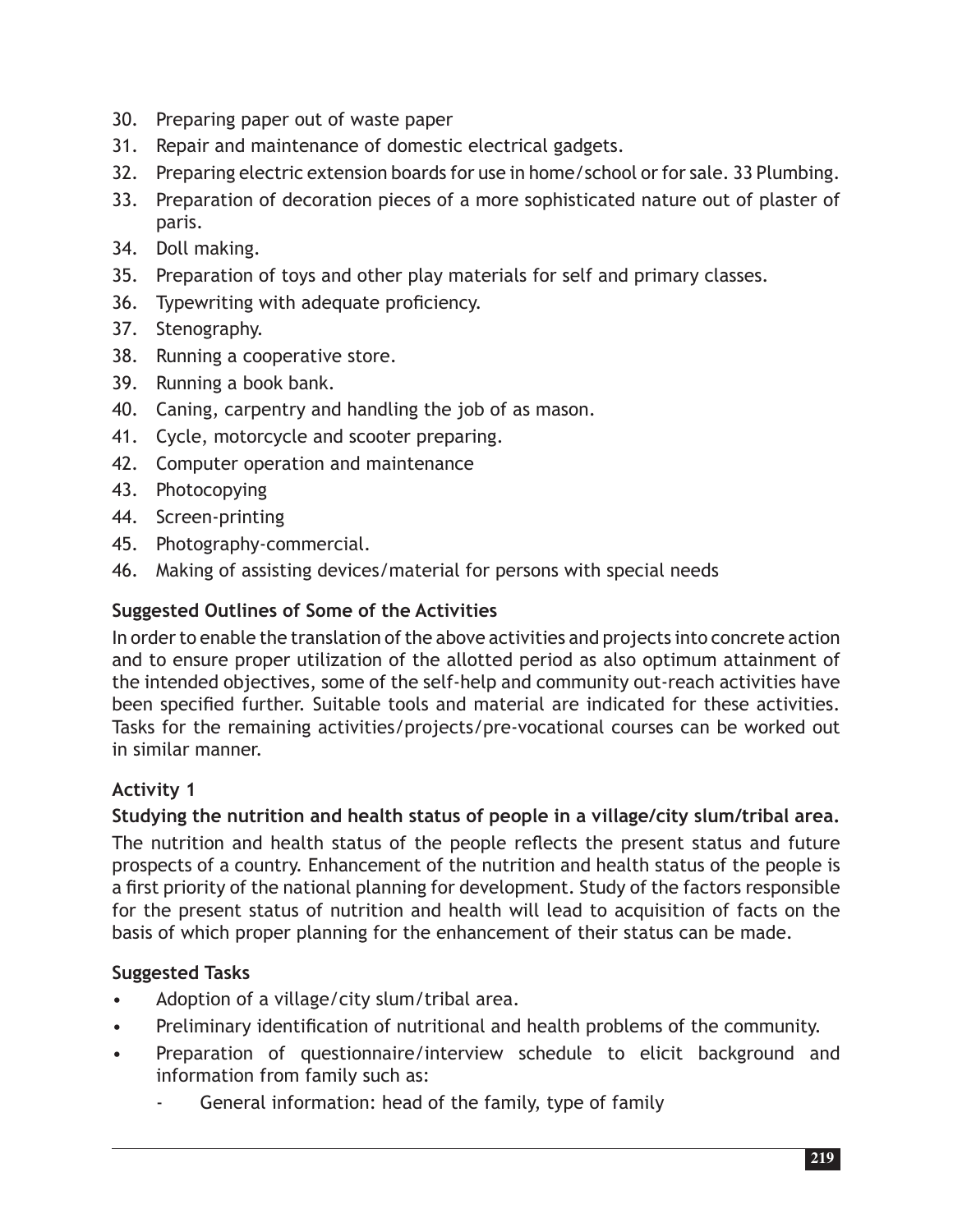- Composition of the family
- Meal pattern of the family
- Monthly expenditure pattern on food, clothing, housing, education, medicine, fuel, transport, saving, remittance of debt, recreation, other items.
- Details of monthly food expenditure.
- Food produced at home.
- Food given under special condition
- Methods of cooking.
- Food items stored in the home
- Food items which are considered "good" and "not-good".
- Commonly occurring health problems:
	- deficiency disease of children
	- other common ailments of children
	- commonly occurring ailments in the family
	- measures taken to get rid of the ailments
- Environmental sanitation problem:
	- procedure of disposal of wastes (solid or liquid)
	- source of water supply and mode of water storage at home
	- Hygienic habits followed
	- Health services available
- Conduct of Survey.
- Analysis of data and preparation of reports on main findings in respect of :
	- socioeconomic conditions;
	- environmental sanitation problems;
	- commonly prevalent health problems;
	- malnutrition problems of children, mothers and the community;
	- undesirable nutrition, health and sanitation practices in the community;
	- practicable intervention measures to enhance the nutrition and health status.

## **Activity 2**

## **Participating in the community health programme through door-to-door contact programmes.**

Malnutrition and infection are the major causes of the precarious status of health in the developing world. Malnutrition is not only due to poverty or non-availability of food resulting from social and distributive injustice, but also due to ignorance of nutritional facts and undesirable practices. Malnutrition problems can be resolved to a great extent if judicious selection of food is made possible within economic means and the available foods are better utilized. Infectious diseases are caused mainly by the lingering existence of two fundamental problems of environmental sanitation, mainly unsafe water supply and unhygienic disposal of waste, specially human excreta. The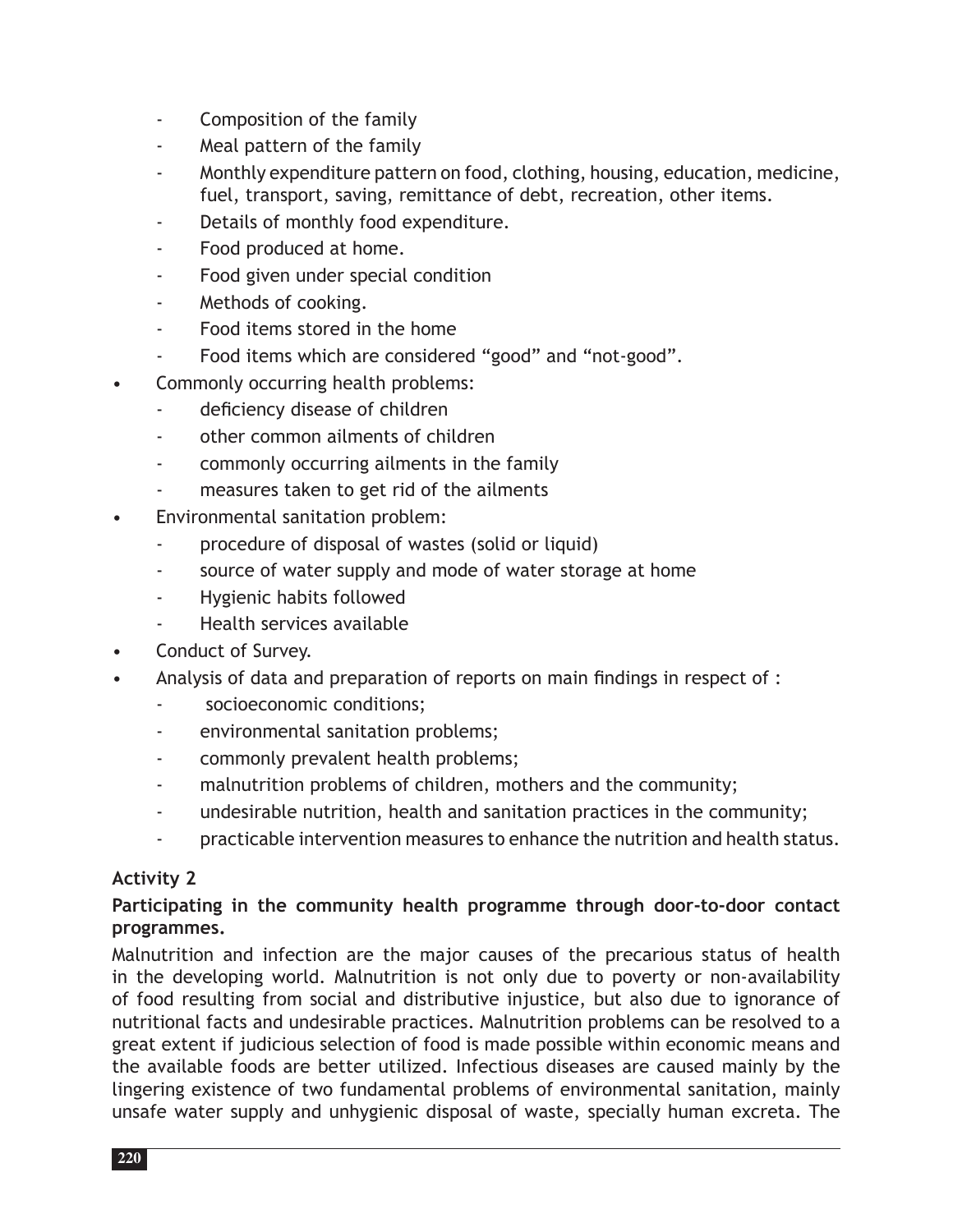application of modern scientific knowledge to environmental sanitation can lead to 80 per cent of the diseases being effectively controlled.

Thus, by developing desirable nutrition, health and environmental sanitation practices in the communities, health problems can be considerably resolved. This can be achieved through environment based education for all age groups of population. A door to door contact programme is the most effective way of environment based education. Without any nutrition, health and sanitation intervention, the status of nutrition, health and sanitation in the community can be enhanced through functional education by door to door contact.

- Organizing a conference, inviting the sarpanch of the village, community health worker, personnel from the Primary Health Centre, Public Health Engineer and Block Development Officer and discussing about the community health programmes being implemented in the adopted community and exploring the possibility of their participation and cooperation in the contact programme.
- Correlating the nutrition, health and sanitation problems in the adopted community identified from previous survey (Activity 1) with the community health programmes being implemented and preparing a check-list of specific practices desirable in the community such as :
	- Gives supplementary foods to the child from the age of four months.
	- Gives milk to the child in bowl and not in a bottle.
	- Feeds the child several times a day.
	- Feeds the child even when sick.
	- Immunizes the child.
	- Washes vegetables before cutting.
	- Makes use of surplus cooking water.
	- Uses green leafy vegetables regularly.
	- Uses raw vegetables/fruits/sprouted grains regularly.
	- Keeps the home surroundings clean.
	- Uses waste water for growing plants.
	- Throws garbage in a pit
	- Keeps teeth clean.
	- Keeps nails trimmed and clean
	- Keeps hair clean and combed.
	- Keeps clothes clean.
	- Defecates away from pathways, sources of water and houses.
	- Washes after defecation outside and not in pond/tank/stream.
- Distributing families among members of the project team for door-to-door contact and preparing a time schedule for door-to-door contact programmes, explaining the importance of desirable practices for better nutrition, health and sanitation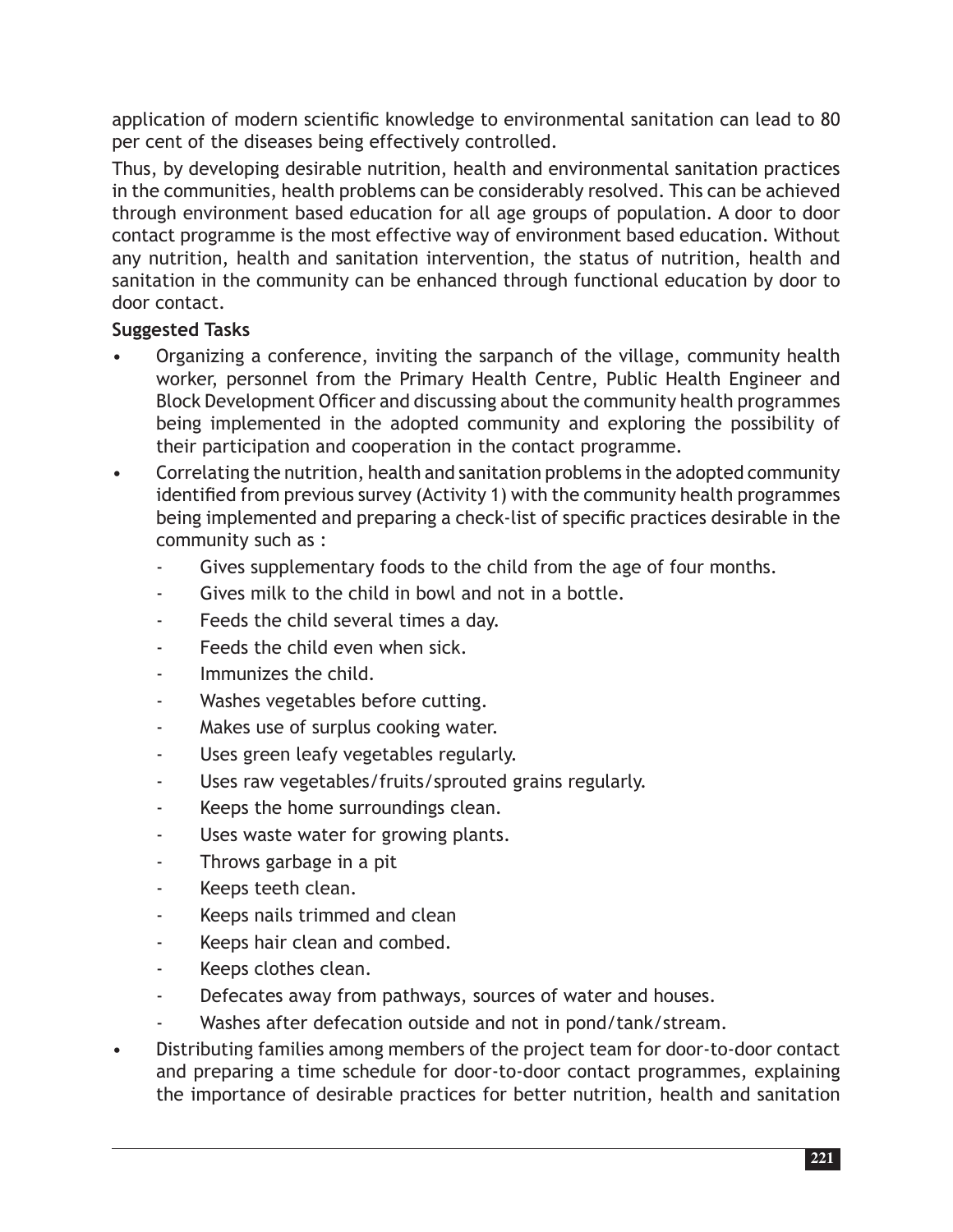and recording the practices present in the family in the checklist of desirable practices.

- Discussing the problems encountered by the team members after every 3 contacts, analyzing why a particular desirable practice is not achieved, finding out possible solution to reinforce the programme.
- Consolidation the records of desirable practices on the first and last contact programme for the entire community and seeing the impact of the programme on the basis of improvement in practice percentage.
- Assessing individual performance of the project team members on the basis of their integrity and honesty and improvement in practice percentage in the families assigned to them.

## **Activity 3**

#### **First Aid**

First aid is the immediate and temporary care given to the victim of an accident or sudden illness. The main purpose of first aid is to preserve life, assist recovery and prevent aggravation of the condition until the availability of a doctor, or during transport to casualty home or hospital.

#### **Suggested Tasks**

- Preparation and use of First Aid Kit.
- Dressing of wounds and bandaging.
- Management of simple injuries and emergencies :
	- bleeding
	- shock
	- drowning
	- burns
	- snake bites
	- fractures
	- poisoning

#### **Activity 4**

Plantation and care of Shade/Fuel/Ornamental/Avenue trees.

Importance of trees for ecological balance of the environment. Local and exotic trees for various purposes. Factors affecting normal growth of the plants. Specific problems pertaining to certain tree species and their solution. Raising seedlings in the nursery, nursery management. Vegetative propagation of ornamental trees. Planning layout. Planting and after care.

- Identification of shade/fuel/ornamental/avenue trees.
- Preparation of herbaria of various trees.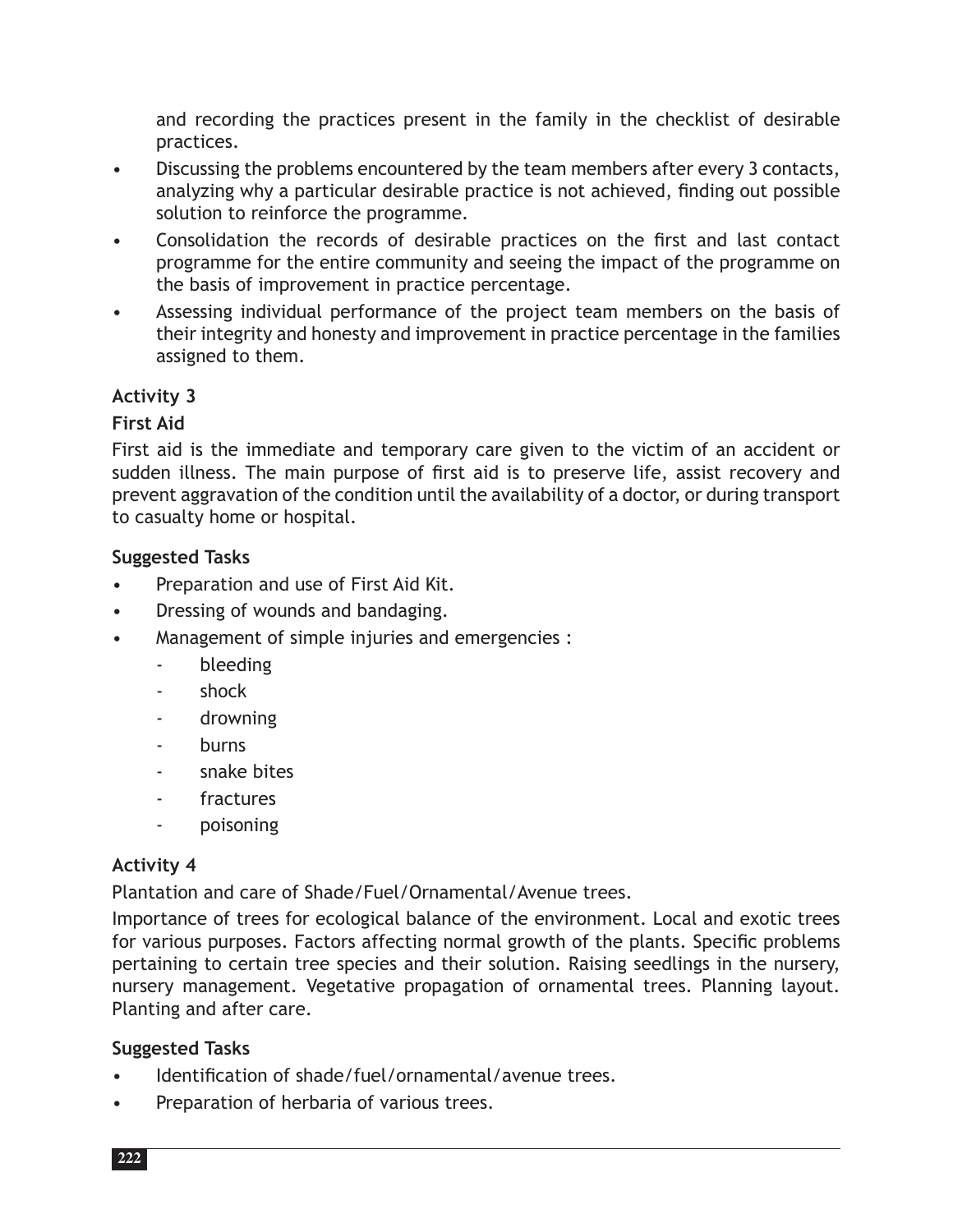- Phenological observations on vegetative growth, emergence of new shoots/leaves, flowering, fruiting, etc.
- Identification of seeds, seed treatment before sowing in the nursery.
- Preparation of nursery beds for sowing the seeds.
- Raising seedlings in the nursery and nursery management.
- Vegetative propagation by cutting, layerage.
- Layout for planting.
- Digging pits for planting.
- Preparation of soil-manure mixture for filling the pits.
- Transfer of seedlings for plantation.
- Planting with the help of planting board or rope.
- Providing tree-guards/fencing for protection (made of iron bars/empty old drums/ throny twigs/bricks barbed wire/live fence, etc.)
- After care of the plants; watering, weeding, mulching, hoeing, protection against disease, pests, animals, adverse weather conditions, etc.

## **Activity 5**

## **Preparation of Family Budget and Maintenance of Daily Household Accounts.**

## **Suggested Tasks**

- Identifying importance of household accounts.
- Learning the procedure of recording transactions.
- Keeping records of expenses, vouchers, receipts, bills, etc.
- Preparing simple receipts and payment account in the register systematically and neatly.
- Comparing past receipts and payments with present receipts and payments.
- Discriminating between necessities, comforts and luxuries of different families. Preparing a list of consumable articles of the family.
- Collecting comparative prices for the required consumable articles.
- Allocating the family income on various heads.
- Preparing family budget.
- Making a comparative study of the budget of families from lower class, lower middle and middle class.

## **Activity 6**

## **Helping school authorities in organizing:**

- (a) picnics, tours, excursions, functions.
- (b) exhibitions.